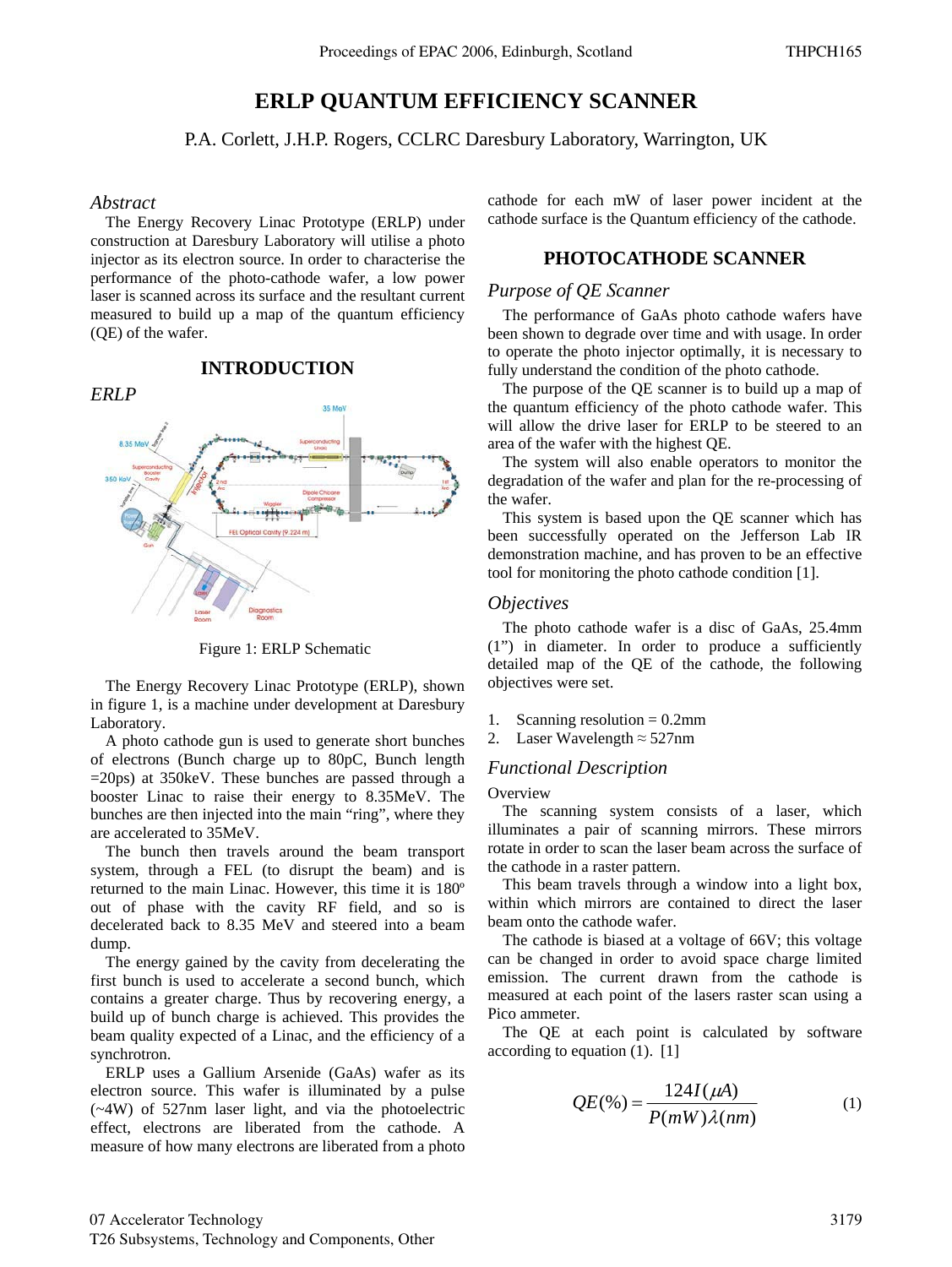

Figure 2: Photo cathode scanner

#### 1. Laser

The laser used is a JDS Uniphase Helium Neon laser. This has a wavelength of 543.5nm, which is close to the drive laser wavelength of 527nm.

This laser is highly collimated, highly stable and has an output power of 4mW which has been reduced to 1mW by fixing a neutral density filter to its output.

After the neutral density filter, two lenses are used to focus the beam to a spot size of 0.2mm at the cathode surface.

#### 2. Scanning mirrors

In order to scan the beam in a raster pattern, it is necessary to steer the beam in both X and Y planes. To achieve this, a pair of galvanometers are used. These devices convert an input voltage to an angular movement of the mirror.

The galvanometers used are model VM2000, being driven by temperature compensated MiniSAX driver circuits, manufactured by GSI Lumonics. This configuration offers extremely accurate pointing stability and repeatability.

### 3. Measurement

Measurement of the cathode current is performed using a Keithley Instruments Pico ammeter / Voltage source. This can be programmed to provide a voltage between - 500V to +500V, and can measure current with 10 fA resolution between 20fA and 20mA.

This device communicates to the control computer via GPIB bus, and can return data either digitally or via a faster analogue link.

4. Computing / Software

The software for both the control of the mirrors and the acquisition of data is contained within one National Instruments Labview virtual instrument.

Control of the scanning mirrors is achieved using a National Instruments analogue I/O card. Voltages to control the mirrors are output directly by the controller computer.

There are three distinct menus within the control software. These are:

 $\bullet$  Calibration

This allows the user to calibrate the movement of the galvanometers such that for a given point on the QE map, the exact coordinates of the point can be obtained, for use in steering the main laser. Figure 3 shows this menu.

| Situa Perform Scan Californian       | Review  |                                          |                                      |                                                                                                                                                                                                                                                                                                                                                                                                            |  |
|--------------------------------------|---------|------------------------------------------|--------------------------------------|------------------------------------------------------------------------------------------------------------------------------------------------------------------------------------------------------------------------------------------------------------------------------------------------------------------------------------------------------------------------------------------------------------|--|
|                                      |         | V-Range<br>$40 - 1$<br>蚓<br>m<br>z<br>48 | Y-Offert<br>$5 - 1$<br>٠<br>3÷<br>2ž | After setting the gain of the Ninker gelvenoterier<br>drivers to the lovest setting ( +/- 3V = 2 deg)<br>movement) there should be a pattern since to the<br>cre on the laft.<br>Set it Kange is X Offset such that the width of the<br>box eigns to the marks on the calbration graticule.<br>Set Y Range & Y Offset such that the Height of the<br>box aligns to the marks on the calibratory graticule. |  |
|                                      |         | 好<br><b>March</b><br>泪<br>62)            |                                      |                                                                                                                                                                                                                                                                                                                                                                                                            |  |
| $X - R$ ange                         |         | <b>Begin Californition</b>               |                                      |                                                                                                                                                                                                                                                                                                                                                                                                            |  |
| 8 85 1 15 2 25 3 35 4 45<br>X-Offset | 8.55668 | <b>Begin</b><br>Save call for            |                                      |                                                                                                                                                                                                                                                                                                                                                                                                            |  |
| 445445445445888135225334455          |         | Save                                     |                                      |                                                                                                                                                                                                                                                                                                                                                                                                            |  |

Figure 3: Calibration menu

### **Scanning**

The scanning menu allows the user to define the parameters of a scanning run, these are: The laser power, the cathode voltage, the number of lines used in the scan.

Results review

This menu allows the user to review the results of a scan (and has the facility to review past scans). The data is shown in the form of a bitmap image with the colour of each pixel mapped to the QE at that point. By moving the mouse over a pixel, the software displays the coordinates of that point, and its precise QE.

## *Testing*

In order to test the QE scanning system, a large photodiode was used in place of the cathode. This was biased at 1V, but with all other parameters identical to a real QE scan run.

In order to generate a range of simulated QE values across a scan, a printed mask was placed in front of the photodiode.

The image shown in figure 4 shows the results of one such scan. The visible area measures 10mm x 10mm and consists of 250x250 data points.